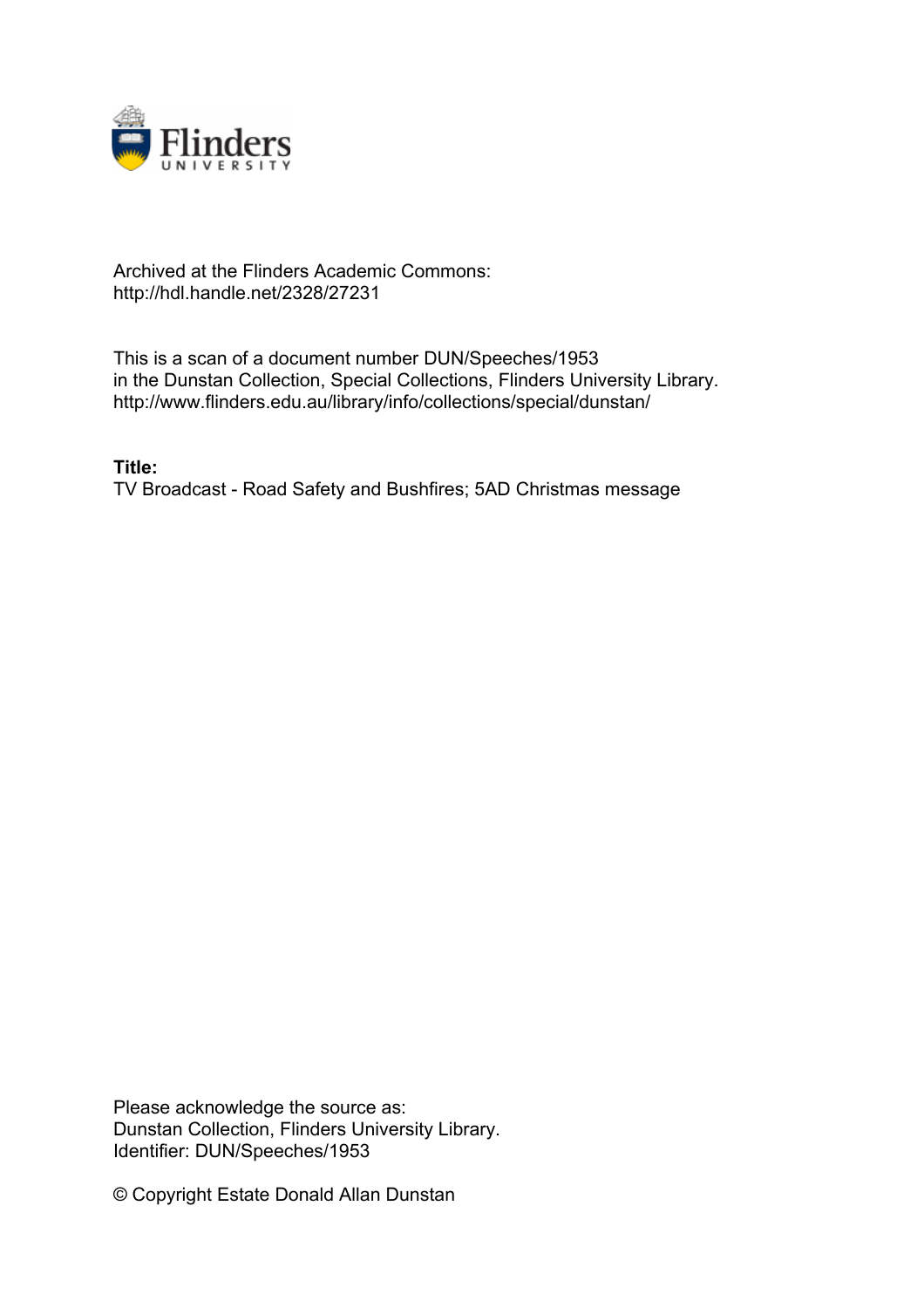

## BUSHFIRE. 20.12.72

SOUTH AUSTRALIA COULD BE ON THE BRINK OF DISASTER: THE SITUATION NOW IS POTENTIALLY MORE DANGEROUS THAN BEFORE BLACK SUNDAY 1955.

THROUGHOUT THE STATE THE COUNTRYSIDE IS TINDER DRY.

ONE CARELESS MATCH OR CIGARETTE BUTT COULD BRING TRAGIC LOSS OF LIFE AND MILLIONS OF DOLLARS WORTH OF DAMAGE.

THIS MONTH THE E.F.S. HAS ALREADY DEALT WITH MORE THAN 120 FIRES.

PEOPLE CAUSE FIRES.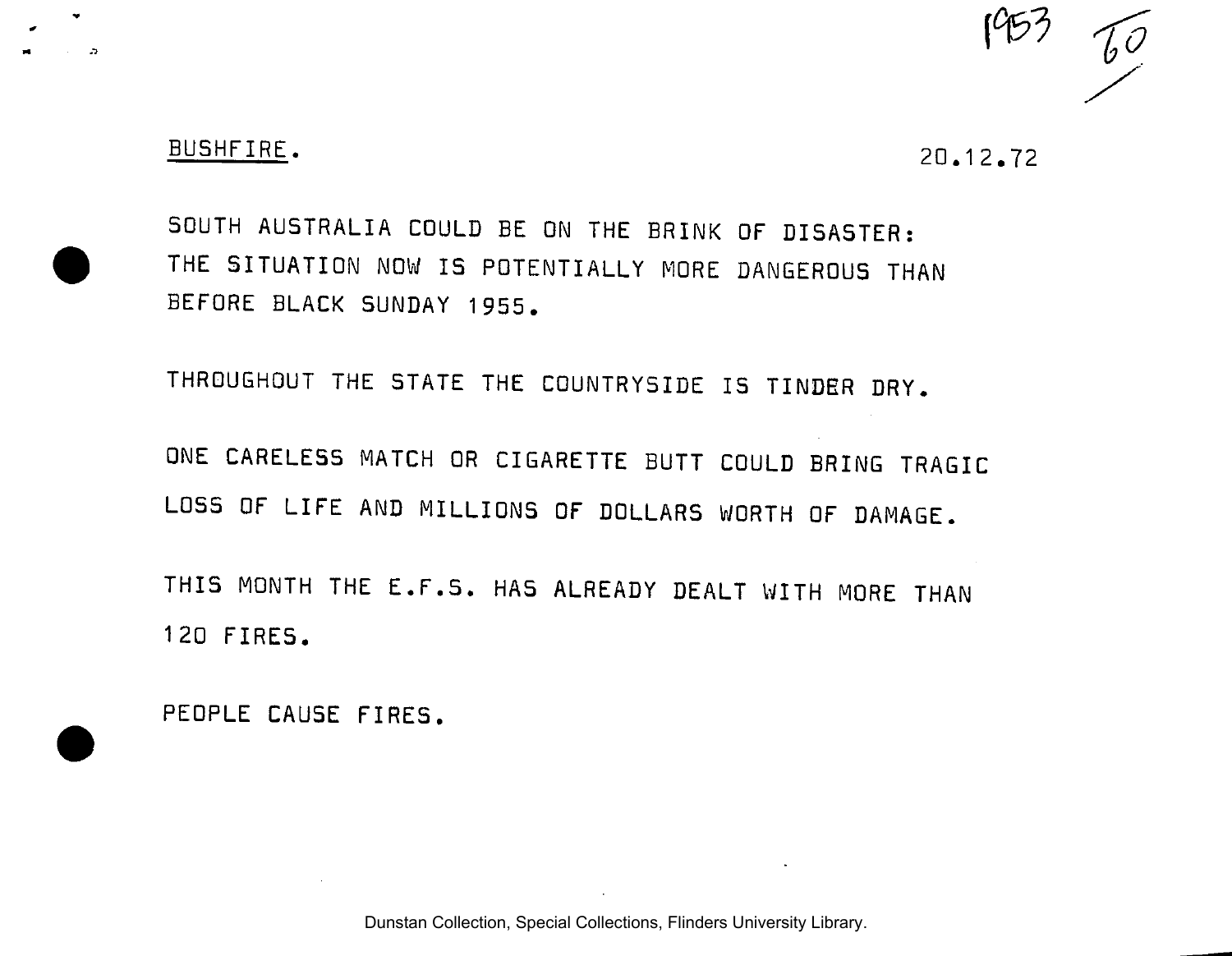PARENTS<sup>2</sup>DO EVERYTHING POSSIBLE TO KEEP MATCHES AWAY FROM YOUNG CHILDREN.

WARN OLDER CHILDREN OF THE DANGERS OF BUSH FIRES.

×  $\cdot$ 

> DON'T THROW LIGHTED CIGARETTE BUTTS FROM CAR WINDOWS - IT'S AN OFFENCE; AS WELL AS BEING APPALLINGLY DANGEROUS - PARTICULARLY IN THE ADELAIDE HILLS.

HOUSEHOLDERS:TAKE ALL POSSIBLE PRECAUTIONS AGAINST FIRE, CLEAR POTENTIALLY FLAMMABLE MATERIAL FROM AROUND THE HOME. YOU CAN'T BURN. BUT YOU CAN MOVE IT.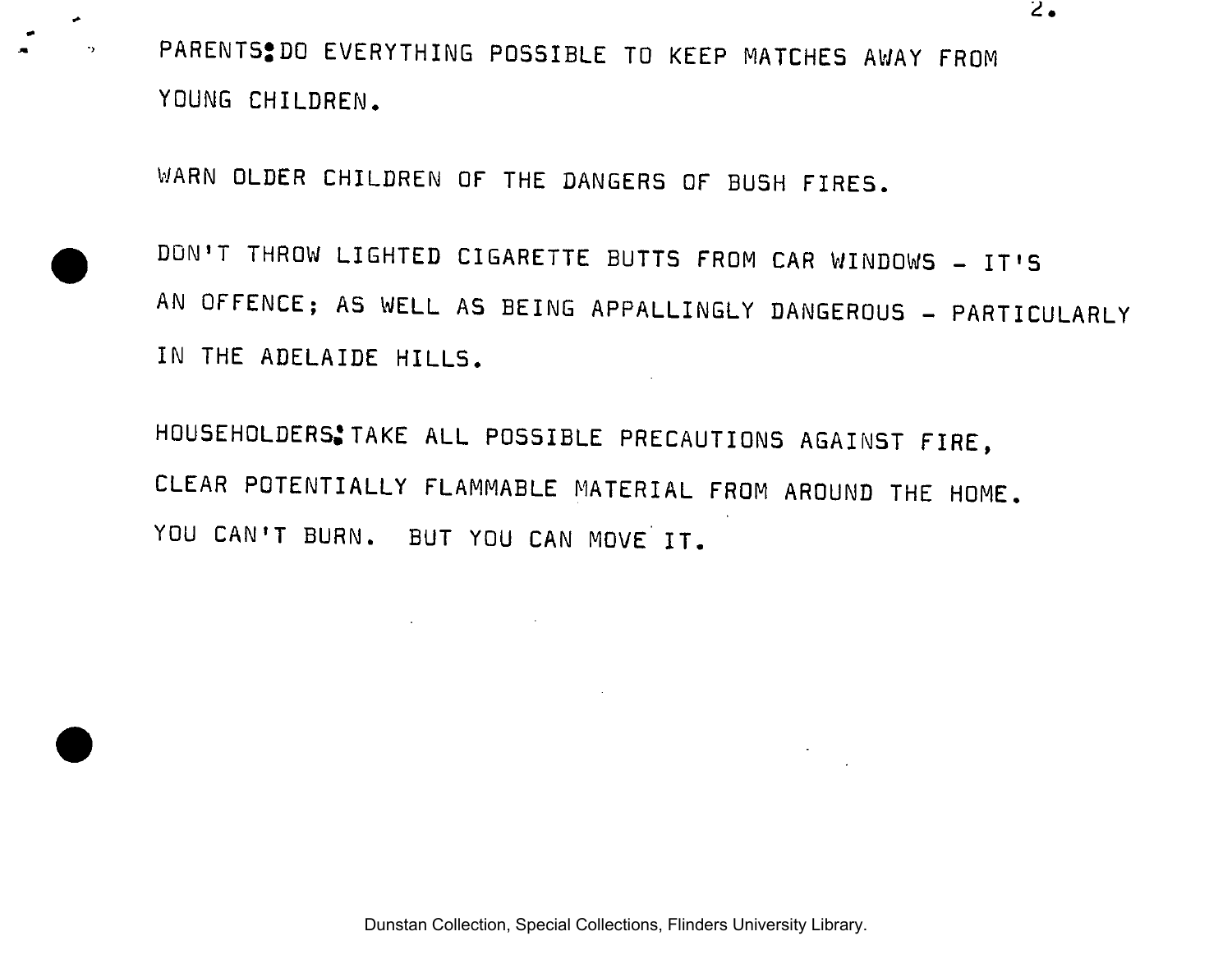IT'S SHOCKING THAT WHILE THE AUSTRALIAN ROAD TOLL HAS FALLEN, SOUTH AUSTRALIA IS SETTING A TERRIBLE NEW RECORD - 301 DEAD AND THOUSANDS MAIMED OR INJURED.

LAST MONTH ADELAIDE'S TWO MAIN HOSPITALS TREATED 568 ROAD CRASH VICTIMS.

OVER THE HOLIDAY PERIOD, UNLESS WE ALL MAKE A CONSCIOUS EFFORT OTHERS WILL DIE OR SUFFER FEARFUL INJURY.

TAKE CARE ON THE ROADS; CONCENTRATE; DRIVE DEFENSIVELY. ABOVE ALL, DONT DRINK AND DRIVE.

UNLESS WE'RE ALL ULTRA-CAREFUL THIS HOLIDAYTIME THE CHRISTMAS PRESENT FOR SOME SOUTH AUSTRALIAN FAMILIES MAY BE A DEAD OR CRIPPLED CHILD: OR A LIFETIME'S HARD WORK LITERALLY IN A5HES.

Dunstan Collection, Special Collections, Flinders University Library.